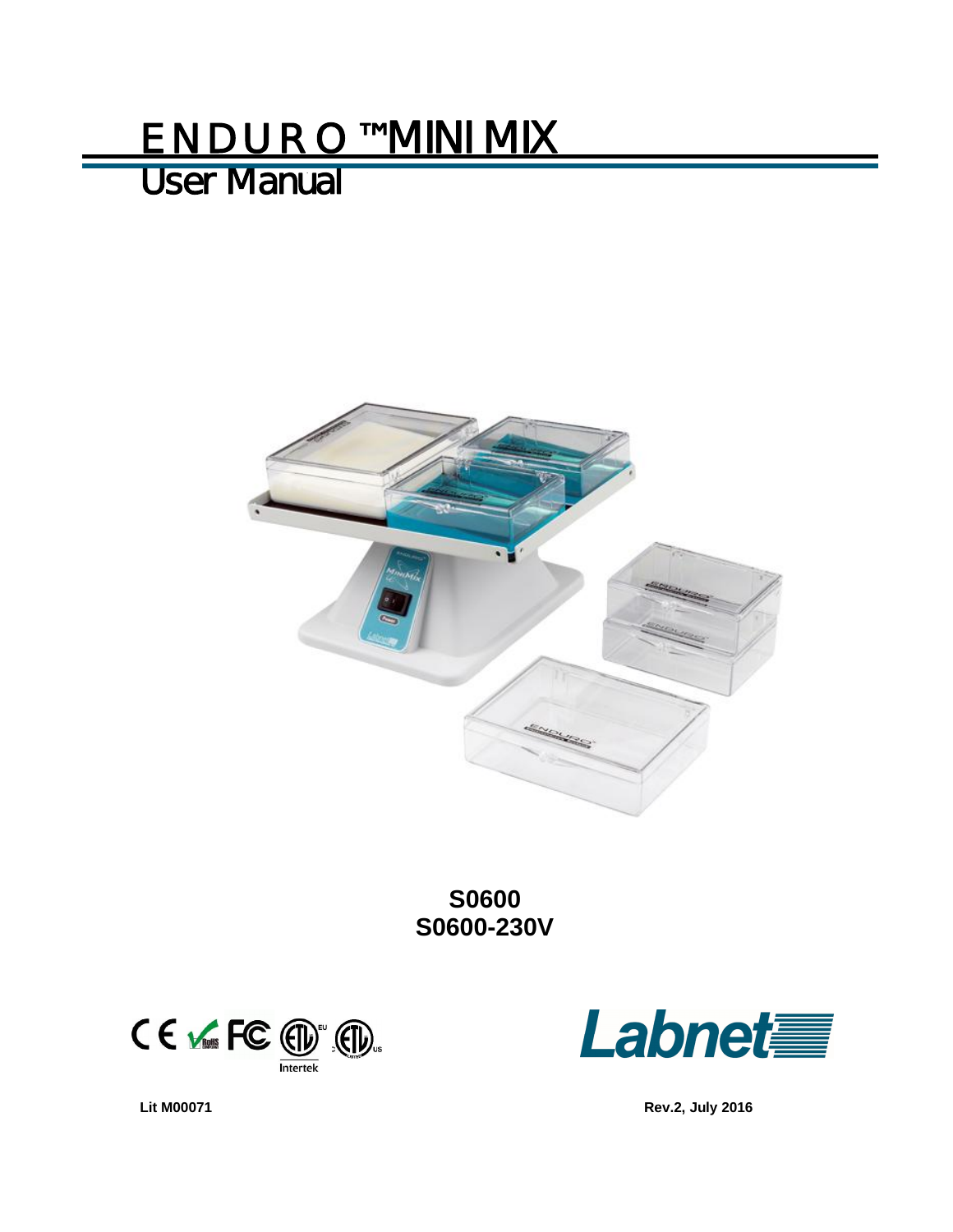#### **About This Manual**

This manual is designed to assist you in the optimal usage of your Enduro Mini MIx. The manual is available in English, French, German, Italian, Portuguese, and Spanish on our website at **www.labnetinternational.com/document-center**

#### **Overview**

The Enduro MiniMix is a three dimensional shaker typically used for maintaining the uniform suspension of liquids over transfer membranes with a minimum volume. The Enduro MiniMix is also ideal for processing Western Blots and staining and destaining PAGE gels.

The Enduro MiniMix achieves its 3-dimensional mixing by combining the rotating motion of an orbital shaker with the rocking motion of a platform rocker.

The modern styling of the Enduro MiniMix's housing is achieved through the use of injection molded FRABS plastic. The small platform is constructed of powder coated aluminum toped with a rubber TPE mat.

#### **Installation**

The Enduro MiniMix can be used on a bench, in a cold room or in an incubator up to 40ºC. Place the unit on a flat stable surface and be sure to leave sufficient room around the unit to allow both the platform and load to move freely. A minimum of 4 inches (10cm) clearance on all sides of the mixer is advised.

Plug the unit into a properly grounded outlet of the appropriate voltage as shown on the unit's data plate label.

#### **Operation**

The flat matted pattern is configured to allow  $4, 8 \times 10$  cm (Bio-Rad, NuSep) or 2, 10 x 10 cm (Lonza, Invitrogen) blotting boxes to be securely placed on the mat without additional strapping. If blotting boxes are to be stacked, they should be secured with rubber bands. Holes in the corners of the platform edges are provided for this purpose. Always load the platform in a uniform and balanced fashion.

Use the On / Off switch to turn the unit on. The direction of rotation in which the unit starts is random and does not affect mixing. If desired, the rotational direction can be reversed by holding the unit's base and very briefly touching the rotating platform on the bottom at one corner. This technique can also be used to select the direction of rotation.

#### **Maintenance**

Always disconnect cord from power source before maintaining or servicing. The Enduro MiniMix requires no maintenance other than occasional cleaning with a damp cloth with mild detergent. The rubber mat may be washed in soap and water. **Do not immerse the unit in water or spill liquids over the unit.** Be sure the unit is dry before reconnecting to power.

#### **Service & Repair**

The Enduro MiniMix is a well-built unit that should provide years of trouble free service. Should service be needed, contact Labnet International at 1-732-417-0700. Service should only be performed by a qualified service technician.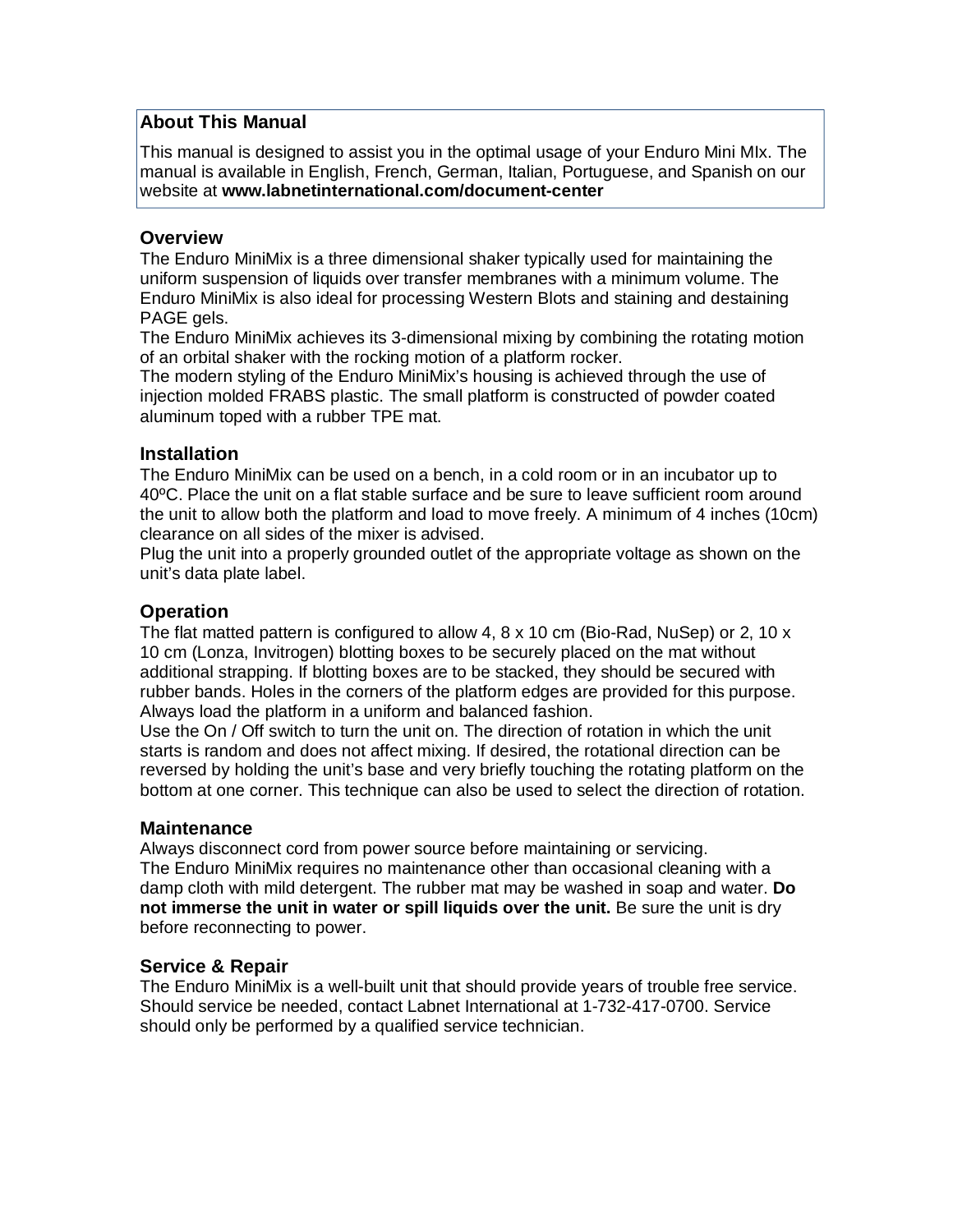## **Specifications**

| Mixing action:                  | 3 dimensional rocking rotating                         |
|---------------------------------|--------------------------------------------------------|
| Mixing speed:                   | 18 rpm fixed (120V model) 20 rpm fixed (230V model)    |
| Platform Tilt angle:            | 5 degrees fixed                                        |
| Platform dimensions:            | 9.5 in. x 6.75 in (20cm x 16.5cm)                      |
| Mixer dimensions WxHxD:         | (9.5 in x 5.75in x 6.75) (24cm x 14.6cm x 17cm)        |
| Mixer weight:                   | 1.88 lbs (0.85 kg)                                     |
| Platform load capacity:         | 1.75 lbs balanced (0.8kg)                              |
| Platform capacity w/o stacking: | 4, 8 x 10 cm (Bio-Rad, NuSep) or 2 10 x 10 cm (Lonza,  |
|                                 | Invitrogen) blotting boxes.                            |
| Ambient operating range         | $4^{\circ}$ C to $40^{\circ}$ C                        |
| Electrical:                     | 120V, 50/60Hz, 0.03 amps or 230V, 50 /60Hz, 0.015 amps |

#### **SYMBOLS AND CONVENTIONS**

The following chart is an illustrated glossary of the symbols that may be used in this manual or on the product**.** 



### **EQUIPMENT DISPOSAL-EUROPEAN REGULATIONS**



*According to Directive 2012/19/EU of the European Parliament and of the Council of 4 July 2012 on waste electrical and electronic equipment (WEEE), Enduro MiniMix is marked with the crossed-out wheeled bin and must not be disposed of with domestic waste.* 

*Consequently, the buyer shall follow the instructions for reuse and recycling of waste electronic and electrical equipment (WEEE) provided with the products and available at the following link: www.corning.com/weee*